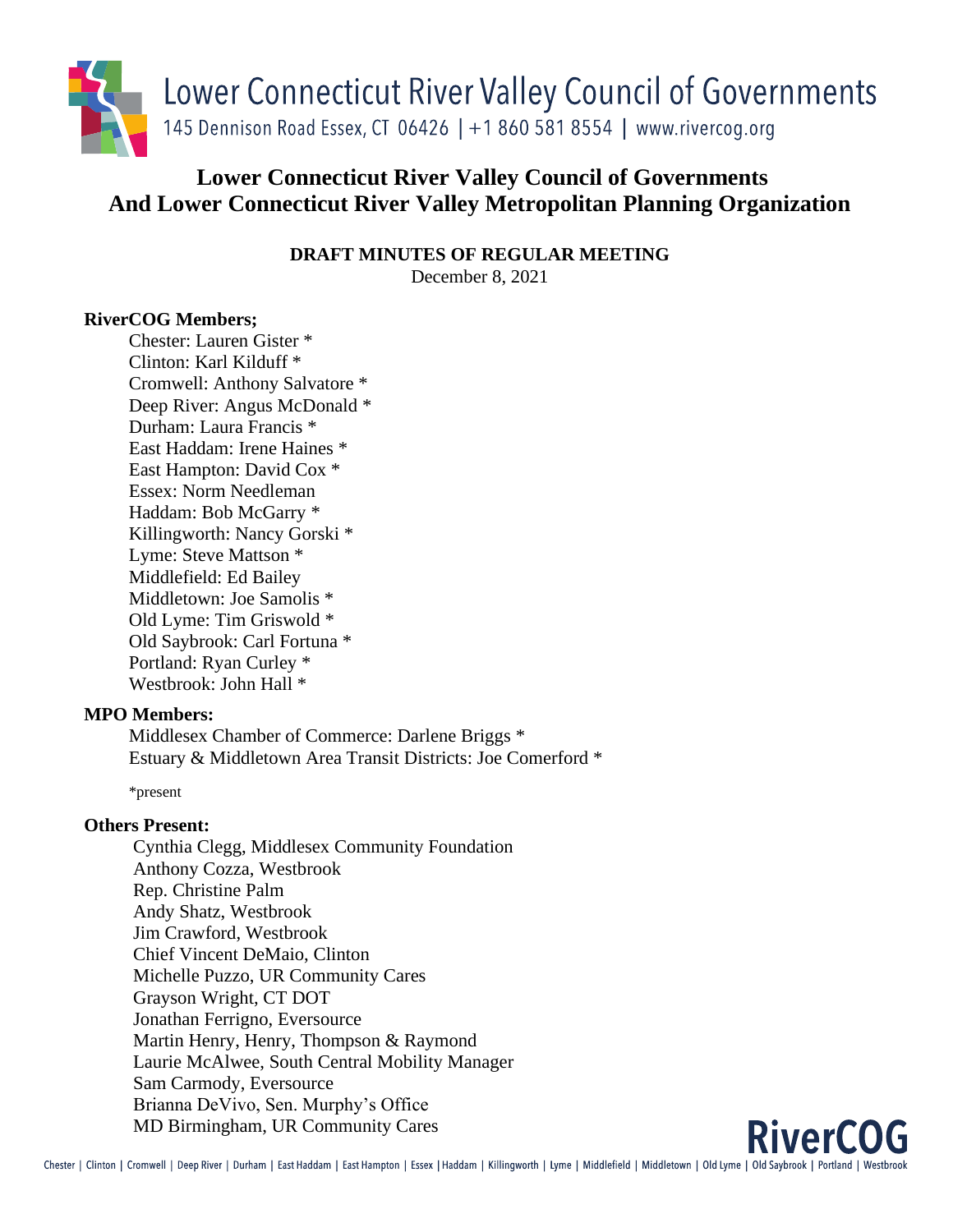Ellen Graham, Sen. Blumenthal's Office Carol Conklin, Regional Election Monitor

#### **Staff Present:**

Sam Gold Torrance Downes Eliza LoPresti Robert Haramut Kevin Armstrong Janice Ehle/Meyer Margot Burns Paula Fernald Megan Jouflas

#### 1. **Call to Order, Roll Call, Introductions**

Chairman Salvatore called the meeting to order at 9:00 A.M. The meeting was held via Zoom teleconference.

#### 2. **Public Speaking**

#### **a. Regional Election Monitor Update – Carol Conklin**

Ms. Conklin reported quite a few election recounts in the region, they all went smoothly. She discussed redistricting because of the census, requests have been made to the state to host a webinar on redistricting.

Rep. Christine Palm stated that her district did not change due to redistricting. She reported that the Governor does not want to implement a mask mandate. Ms. Burns was thanked for her work on hydrilla, Rep. Palm is hoping to advance legislation for its abatement in the river. She also discussed the updated bottle bill, from which towns will be getting money from producers of nips, she estimates that there will be around \$143,000 for the region. She is wondering if her four towns would like to pool the resources, possibly to hire a recycling coordinator. The money must be used in service to recycling in some way.

Rep. Irene Haines discussed a virtual school model that a committee is looking into for possible implementation in CT. She mentioned that this upcoming legislative session is short. As far as redistricting, the RiverCOG towns of East Haddam and East Hampton are still in her jurisdiction.

Ellen Graham of Sen. Blumenthal's office touched on bills that are being addressed in the senate.

Brianna DeVivo of Sen. Murphy's office discussed the Build Back Better bill and grants through the Long Island Sound Futures fund that will fund projects in CT.

Andy Shatz of Westbrook discussed the Westbrook economic action initiative. This initiative was born from the Shoreline Basic Needs Task Force who wanted to bolster businesses and jobs in the area. They do things like matching local high school students with businesses, JODS In the area. They are things like interesting the control offering things like resumer writing using local businesses to engage with educators and offering things like resumer writing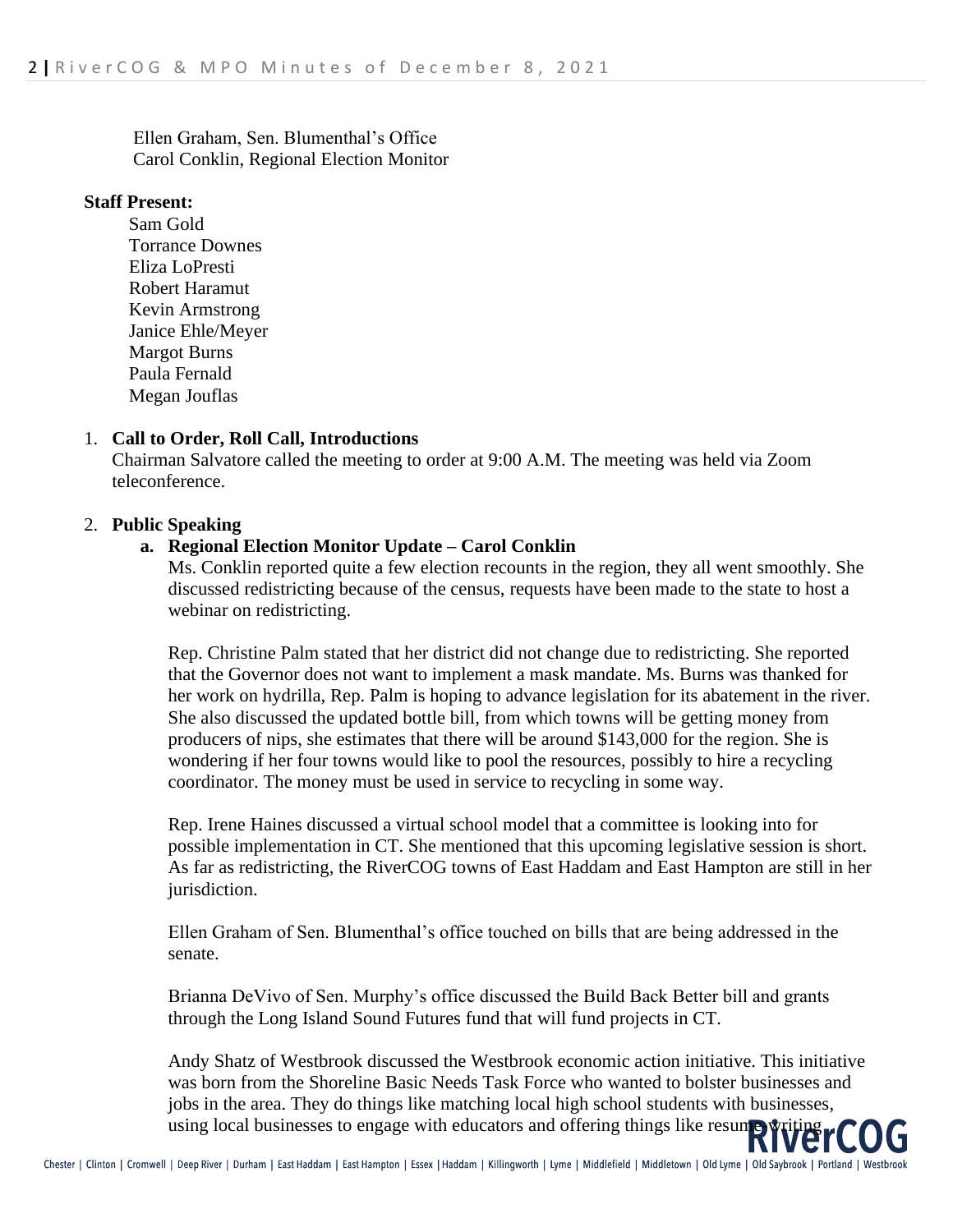classes. They are engaging with town officials to make impediments to business easier to navigate. They will be back during the January COG meeting to discuss this initiative further and how it can be translated to other towns in the region.

Lauren Gister announced that she has taken a new Town Manager position in Colorado and will be leaving in early January.

#### 3. **Presentation on FY21 RiverCOG Audit – Martin Henry of Henry, Raymond & Thompson** Martin Henry of Henry, Raymond & Thompson presented the audit findings. Total assets were around \$1.7 million, total liabilities \$200,000. Net assets are around \$1.3 million with restricted assets included of around \$135,000 for HHW. No adjustments were proposed and the financial

statements turned over to the firm were very clean. No management letter was written as they did not feel there were any issues to be brought forth.

*Ms. Francis moved to accept the auditor's report for fiscal year 2021. Second by Mr. Cox. Vote was unanimous in favor.*

4. **Presentation – UR Community Cares (UCC) – Michelle Puzzo and Chief Vincent DeMaio** Michelle Puzzo and MD Birmingham, co-founders of UR Community Cares gave a presentation on their program and website. They match community volunteers with older and disabled residents in need of help with specific tasks. Chief DeMaio of the Clinton PD was on hand to discuss how the program is working in his community.

## 5. **Hazus Data – Margot Burns**

Ms. Burns discussed the Hazus data created for the towns that participated in the Hazard Mitigation Plan Updates earlier in the year. She showed everyone where it resides on the RiverCOG website and offered to come talk to towns about it should there be questions. This is a loss-estimation model that FEMA and the Institute of Building Sciences put together for the towns.

## 6. **LCRVMPO Business**

## **a. Approval of Minutes of October 27, 2021 LCRVCOG & LCRVMPO Meeting**

*Mr. Cox moved to approve the minutes of the October 27, 2021 meeting; second by Mr. McDonald. Vote was unanimous in favor.*

## **b. Approval of Minutes of November 22, 2021 Special LCRVCOG & MPO Meeting**

*Mr. Griswold moved to approve the minutes of the November 22, 2021 Special Meeting; second by Ms. Francis. Vote was unanimous in favor.*

## **c. Approval of 2022 Meeting Dates**

*Mr. Cox moved to approve the 2022 meeting dates; second by Ms. Francis. Vote was unanimous in favor.* 

## **d. 2021TIP Amendment #12 – East Haddam 0040-0148, STPR, X6, Replace bridge #02698 on Route 149, PD \$400,000 2022, FD \$250,000 2023, Row \$50,000 2023, CON \$2,500,000 FYI, New Project**

*Ms. Francis moved to approve TIP Amendment #12; second by Ms. Haines. Vote was unanimous in favor.*ver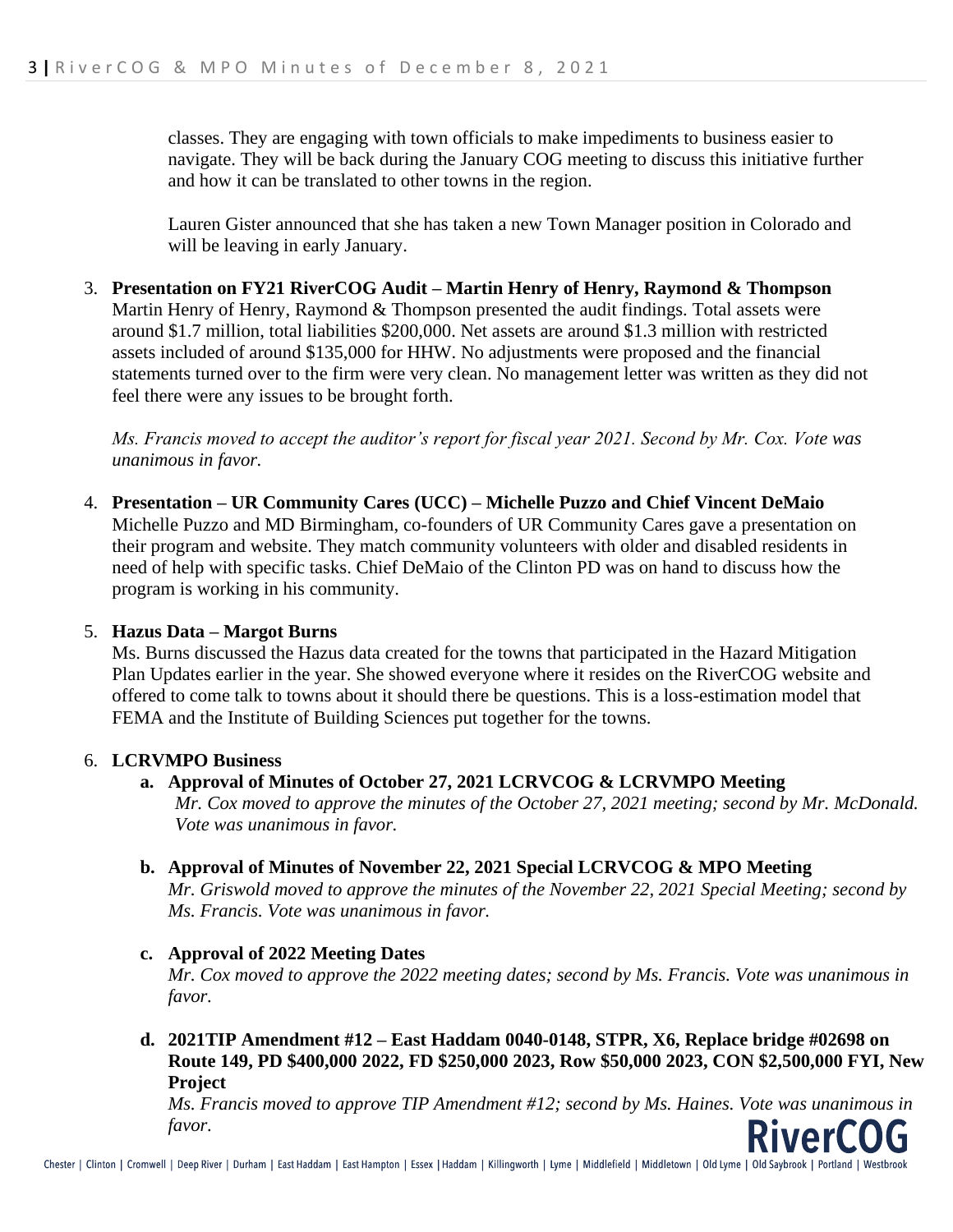#### **e. Endorse Regional Transportation Safety Plan (RTSP)**

*Ms. Francis moved to endorse the Regional Transportation Safety Plan; second by Mr. Gister. Vote was unanimous in favor.* 

#### **f. Other Transportation Updates (Bike/Ped Plan, Corridor Study, Etc.)**

Mr. Haramut reported that the Bike/Ped plan consultant is finalizing the first draft.

The CT DOT pushed out answering which corridor studies will be funded until the end of December. The application we have in is for a study on the Air Line connection to the Farmington Canal trail.

Mr. Comerford reported that for the transit integration, Durham and Middlefield will vote to join ETD and once that is done the board will begin operating as a combined board. Funding was received for the positions agreed to by CT DOT. There is an RFP going out for an HR study this week. The state closed on the property on North Main in Middletown in November. The next step is creation of the master plan. Additional funding from relief programs will be received.

#### 7. **LCRVCOG Business**

#### **a. Election of Officers**

The slate of officers is: Chairman – Anthony Salvatore Vice Chairman – Tim Griswold Secretary – Laura Francis Treasurer – Carl Fortuna At-Large Member: David Cox At-Large Member: Robert McGarry

There were no nominations from the floor.

*Mr. Cox moved to approve the slate of officers as presented above; second by Ms. Gister. Vote was unanimous in favor.*

#### **b. Legislative Agenda Discussion**

The draft legislative agenda was distributed. If anyone has any additions or changes they should get them in by January 6. Mr. Gold will check with CIRMA and COST to see what they have on their legislative agendas and see how the agendas can support each other.

i. **Set Date /Time** – January  $13<sup>th</sup>$ , 2022. 9:00. The regular COG meeting will still be held on Jan. 26, 2022.

#### c. **Update on ARPA Regional Projects**

There are three RFPs currently. The RFPs for the Comprehensive Economic Development Strategy (CEDS) and the ARPA Reporting Assistance are already out and the RFP for Regional Document Digitization will be out within the next day or two. There is also the idea of having the Middlesex Chamber Revitalization Committee handle regional business loans which is still being developed.

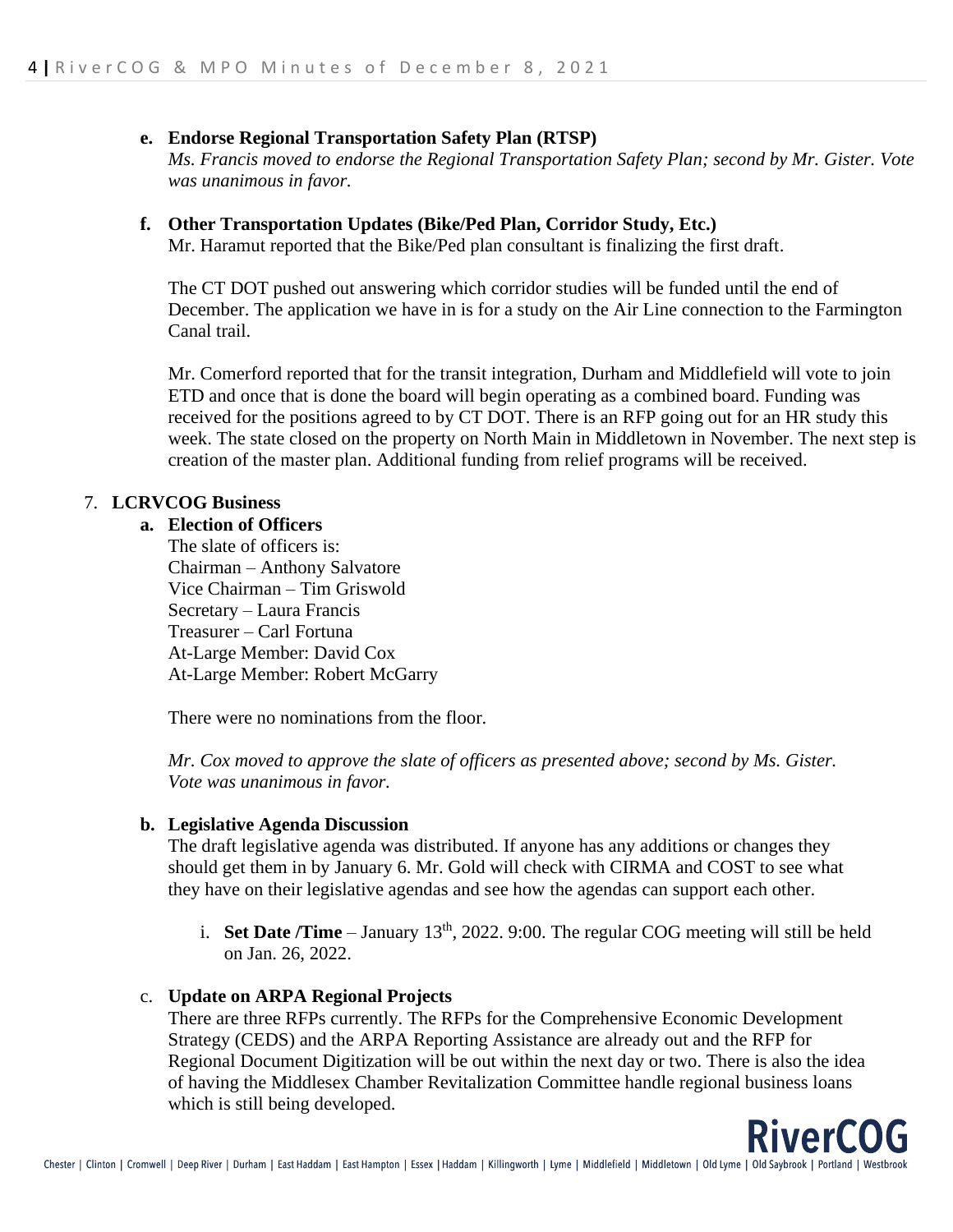#### d. **Update on Regional Housing Plan**

Ms. Jouflas reported that part one of the plan, the regional portion, will be completed in January. Part two, which will be the 8-30j annexes for each participating town will then begin. Each town is being scheduled for a liaison meeting at this time. There will be a second regional public presentation on January 24<sup>th</sup> which will be a bridge between the two parts of the plan. There will be individual town meetings January through March and the plan is on target to be complete by June 1, 2022.

#### e. **Update on Comprehensive Economic Development Strategy**

As previously stated, the RFP for this project has been released. It was created with input from Jeff Pugliese of the Chamber, Mary Dickerson of Portland and Susan Beckman of Old Saybrook. All three have volunteered to be on the selection committee for the RFP. We still need to obtain Regional Economic Development District (REDD) status from OPM and DECD. We are waiting on letters of support from Middlesex Chamber and MCRC. We would also like to obtain a MOU with those two entities to commemorate that we will work in partnership with them.

*Ms. Francis moved to approve the MOU with the Middlesex Chamber of Commerce and the Middlesex Chamber Revitalization Committee; second by Mr. McDonald. Vote was unanimous in favor.*

#### **f. Lower Connecticut River Land Trust Update**

The annual meeting will be held Thursday, Dec. 16<sup>th</sup>. Election of officers will take place at that meeting; there are two positions to be filled. The first part of the initiative with CLCC is finishing up and the group is looking at a second rewrite of bylaws.

#### **g. DEMHS Update**

Mr. Downes reported that he will forward a memo regarding information on the grants.

*Ms. Francis moved to add an agenda item: Solid Waste Committee; second by Mr. Griswold. Vote was unanimous in favor.*

#### **h. Municipal Solid Waste Committee**

Ms. Ehle/Meyer needs subcommittee members as two out of three are leaving or have left the COG. Ms. Francis, Mr. McDonald and Mr. Cox volunteered to join Mr. Griswold on the committee.

*Ms. Gister moved to approve those listed above to the waste committee; second by Mr. McGarry. Vote was unanimous in favor.*

## 8. **Chairman & Executive Director's Reports**

Chairman Salvatore wished everyone happy holidays.

Mr. Gold reported that county equivalency for COGs looks like it's moving forward and should be complete by the end of the year. He attended a state economic development summit, during which he met someone from the EDA who talked with him about getting more money to the towns. Mr. Gold also thanked Ms. Fernald for all her hard work on the EDA grant.